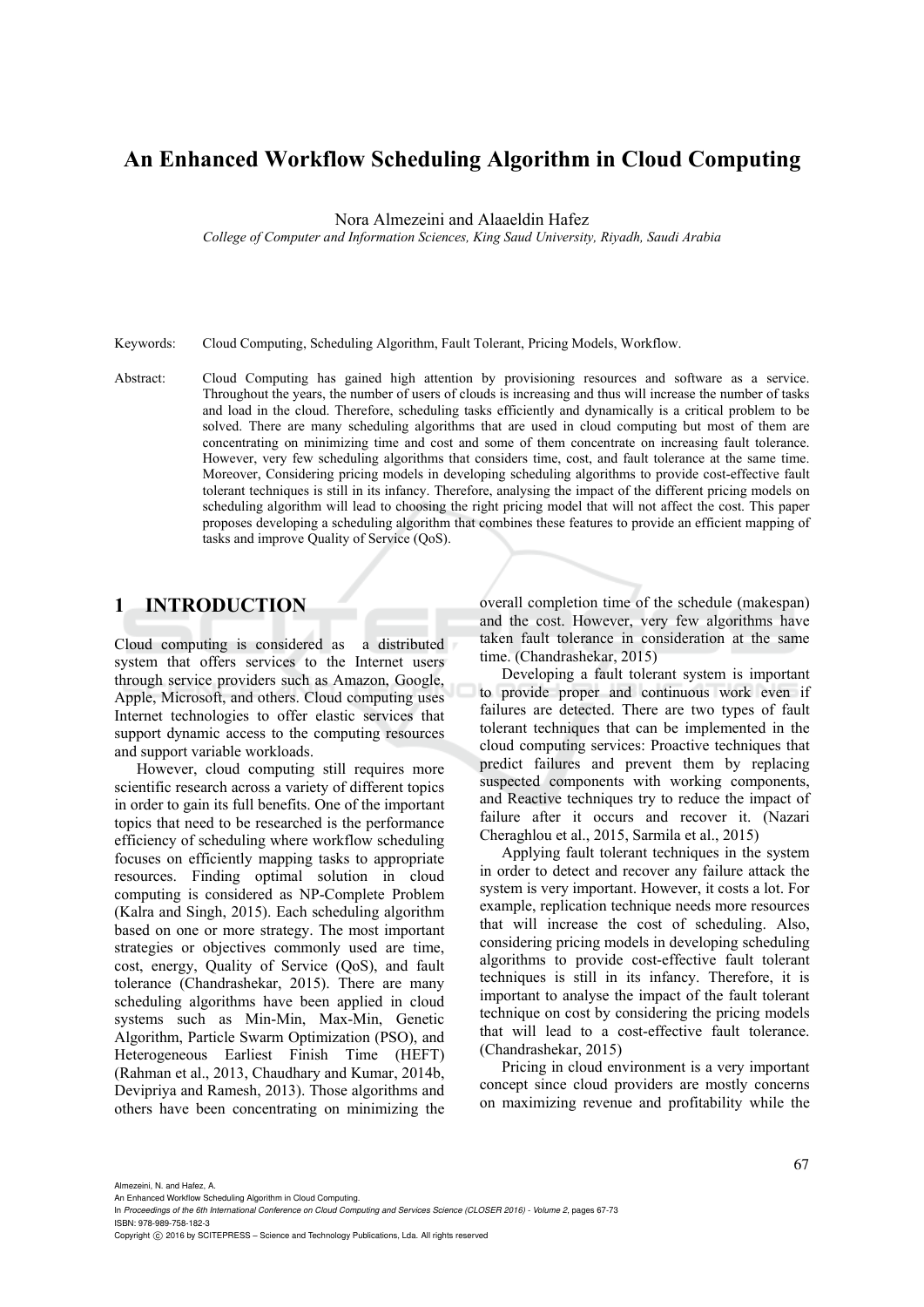end users are more focused on cost-effectiveness in addition to QoS. It is challenging to choose the right pricing model that satisfies all parties. There are two general pricing models in cloud computing: Fixed Pricing Model (Pay-per-Use) where the consumers are charged once for a computing capacity, and Dynamic Pricing Model to provision fair resource allocation with service differentiation.(Arshad et al., 2015, AlRoomi et al., 2013)

The aim of this research is to show that it is necessary to produce an enhanced workflow scheduling system that combines the previous main goals: reducing makespan and cost, increasing the fault tolerance and robustness, and applying the proper pricing model. Thus it will satisfy the provider and consumer in the same time.

The rest of this short paper will talk about the workflow scheduling and the most popular scheduling algorithms used in clouds. Then, a brief description of the important techniques of fault tolerant that can be used in cloud computing. Also, the pricing models of cloud computing will be described in section 4. Then, research objectives and methodology of the proposed research are presented in section 5 and 6.

# **2 WORKFLOW SCHEDULING**

Workflow scheduling assigns tasks based on their dependencies to shared resources that are controlled by a workflow scheduler (Kalra and Singh, 2015). The aim of workflow scheduling is to obtain the desired QoS. Workflow scheduling has a lot of advantages. It increases computing performance and throughput which increase the user satisfaction and reduces the execution cost and time. However, it is important to map the tasks efficiently to given resources in order to provide high QoS to users. Therefore, workflow scheduling is considered a Non-deterministic polynomial (NP)-Complete problem (Kalra and Singh, 2015, Chandrashekar, 2015).

There are many workflow scheduling methodologies and techniques are used to map tasks to resources which can be classified into two types: *Heuristics* and *Metaheuristics*. Heuristic techniques are based on exhaustive search to provide an approximate optimal solution although the operating cost and complexity of generating schedules is very high. Examples of heuristic techniques are Min-Min and Max-Min algorithms. On the other hand, metaheuristic techniques are able to solve large and complex problems effectively and efficiently in reasonable time. Some of the well known metaheuristic techniques are Genetic Algorithms (GA), and Ant Colony Algorithms (ACO).(Kalra and Singh, 2015, Chandrashekar, 2015)

Each scheduling algorithm should be based on one or more strategies. The most important strategies or objectives commonly used are time, cost, energy, QoS, and fault tolerance<br>(Chandrashekar, 2015). Moreover, workflow (Chandrashekar, 2015). Moreover, workflow scheduling has two types of planning schemes: *static* and *dynamic* (Chandrashekar, 2015, Devipriya and Ramesh, 2013). If the number of tasks is known beforehand, static scheme is applied so the tasks are mapped at the compile time. On the other hand, the dynamic scheme is applied when the tasks are arrived in a dynamic manner so some assumptions are provided before execution and scheduling decisions are made just in time.

Famous cloud providers are heavily reliant on big data analytics such as Google that developed Map-Reduce framework for processing big data workflows. Also, Yahoo and Facebook use Hadoop which is the open source implementation of Map-Reduce framework. Hadoop has four choices of scheduling algorithms: FIFO, Fair scheduler, Capacity scheduler and Dynamic scheduler. Moreover, IBM blue cloud is based on Xen and Hadoop clusters. Amazon EC2 uses FIFO, default algorithm in Hadoop. (Wang et al., 2014, Chandrashekar, 2015)

#### :ATIONS **2.1 Workflow Scheduling Algorithms**

### **2.1.1 Min-Min Scheduling Algorithm**

Min-Min scheduling algorithm was proposed ( Rahman et al., 2013) for scheduling tasks in grid projects. It is simple and fast and works as the base for most of cloud scheduling algorithms. It provides better performance by scheduling the task with minimum size to the resource that has the minimum completion time (MCT) for all unmapped tasks (Chaudhary and Kumar, 2014b). Finally, this task is removed from the set of unmapped tasks and the process is repeated again by Min-Min algorithm till every task is assigned.

However, the performance of this algorithm is not perfect since it schedules the small tasks at first (Devipriya and Ramesh, 2013). Also, it works well if the number of smaller tasks is greater than the number of larger tasks. Min-Min uses a single resource; therefore, it is unable to execute tasks concurrently.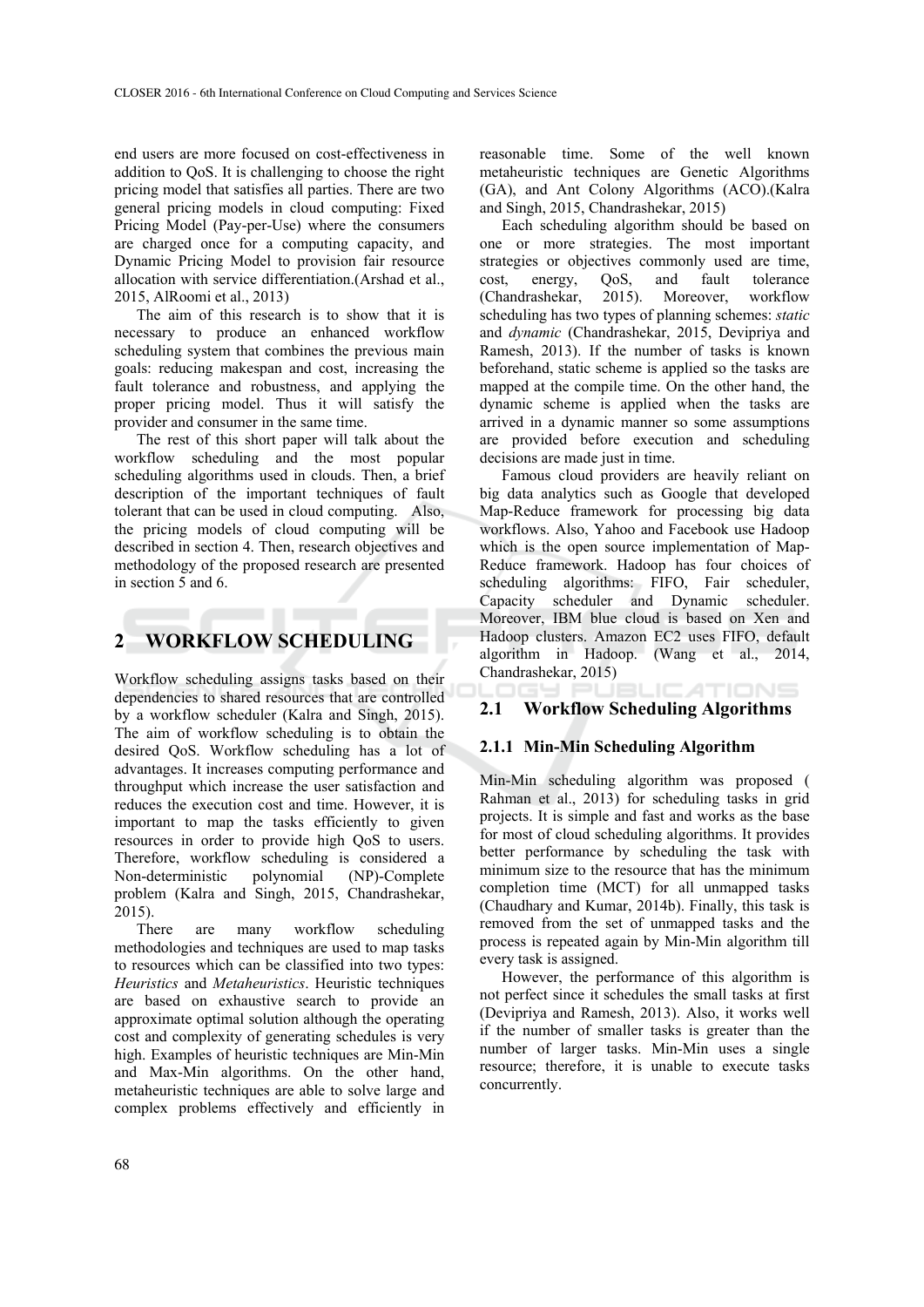*QoS Guided Min-Min Algorithm* (Chaudhary and Kumar, 2014a) is a Min-Min algorithm with Quality of Service (QoS) constraints added to it such as bandwidth, time, and memory. Tasks with high QoS request parameters are assigned to resources first. In this, resources are utilized in higher rate and they are scaled elastically in execution.

*Segmented Min-Min Scheduling Algorithm* (Chaudhary and Kumar, 2014a) where the tasks are sorted based on the Estimated Time to Complete (ETC). Then it creates segments with the equal size using task list partitioning scheme. Segments with larger tasks are scheduled and executed before the smaller tasks. In each segment, Min-Min algorithm is applied to assign tasks to resources.

*Double Min-Min Algorithm* (Chaudhary and Kumar, 2014a, Kong et al., 2011) reselects the task that is greater than mean Completion Time and then schedules the reselected task again using Min-Min algorithm. This will provide better load balancing and resource utilization.

#### **2.1.2 Max-Min Scheduling Algorithm**

Max-Min scheduling algorithm is very similar to Min-Min except that Max-Min selects the task that has the maximum MCT and assign it to the resources having minimum execution time (Rahman et al., 2013, Chaudhary and Kumar, 2014b, Devipriya and Ramesh, 2013) . This algorithm gives the priority to large tasks rather than small ones and executes many small tasks while executing the large task concurrently. Therefore, Max-Min performs better than Min-Min algorithm if the number of short tasks is more than long tasks (Devipriya and Ramesh, 2013).

Many improvements have been applied to these algorithms in order to minimize their drawbacks especially that they are not useful for large scale distributed systems. (Devipriya and Ramesh, 2013) has improved the Max-Min algorithm by assigning the task with maximum execution time to the resource that has minimum completion time instead of assigning task with maximum completion time to the resource which produce minimum execution time in the original Max-Min algorithm. The goal is to assign the largest task to the slowest resource in order to give the opportunity to small tasks to be finished by high speed resources concurrently. This improved algorithm has reduced the makespan. However, it concerned only with the number of resources and tasks.

In (Kaur, 2014), the authors have improved the Max-Min algorithm as in (Devipriya and Ramesh,

2013) and combine it dynamically with Ant Colony algorithm as hybrid approach. The improved Max-Min algorithm produces an optimal solution in the initial stage, but it reduces after some time. However, the searching speed during the early stage in the Ant Colony algorithm is very slow due to the lacking of pheromones, and then the speed of optimal solution increases quickly after pheromones reach a certain degree. Therefore, the aim of the integration in (Kaur, 2014) is to benefit from Max-Min algorithm in the initial stage and then get the optimal solution by Ant Colony algorithm in last stage.

*Resource Aware Scheduling Algorithm (RASA)* (Devipriya and Ramesh, 2013, Chaudhary and Kumar, 2014a) is a hybrid algorithm based on Min-Min and Max-Min algorithms. They are applied alternatively in order to avoid their main drawbacks. This algorithm calculates the completion time of each task on the available resources and then applies Max-Min and Min-Min algorithms alternatively to take advantage of both of them and avoid their drawbacks.

### **2.1.3 Genetic Algorithm**

Genetic Algorithm is a metaheuristic technique that provides useful solution to optimization problems by applying the principles of evolution. A Genetic Algorithm depends on two techniques to be effective (Rahman et al., 2013):

- *Exploitation*: exploit the best solution from past results.
- *Exploration*: explore the new areas of solution space.

Genetic Algorithm begins by initializing a *population* with random candidate solutions called individuals. Each individual is evaluated by a *fitness function* which can be different according to the given optimization objective. Then a proportion of population is *selected* to reproduce a new generation. After that, two main genetic operators are used to generate new generation population. These two operators are: *crossover* and *mutation*. (Rahman et al., 2013, Kumar and Verma, 2012)

Using genetic algorithms in scheduling is a powerful approach since they provide better solutions with the increase of population size and number of generations. However, the random generation of initial population leads to schedules that are not so much fit, so when these schedules are mutated with each other, there are a very low probability to produce better child than themselves. Therefore, many researches have worked on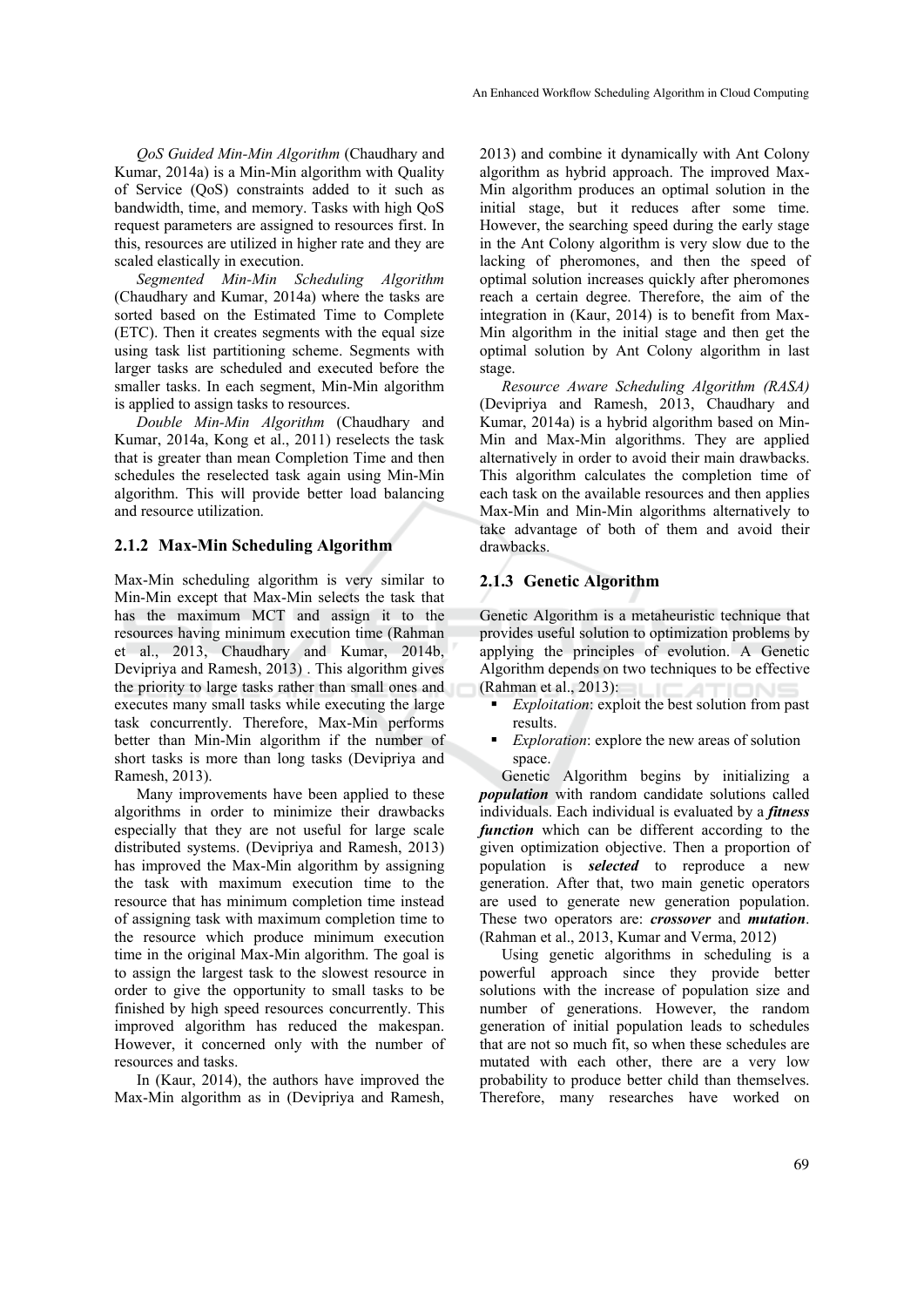improving genetic algorithms especially in the early steps in order to increase the performance.

In (Kumar and Verma, 2012), the authors have improved genetic algorithm by using the Min-Min and Max-Min algorithms in generating initial population. This will provide better initial population and better solutions than initializing population randomly in standard genetic algorithms.

(Liu et al., 2014) proposed an algorithm that combines between genetic algorithm and Ant Colony algorithm. They benefit from the strong global search capability of genetic algorithms in the early stages of Ant Colony algorithm to generate the initial population then convert it to initial pheromone of ACO to provide the optimal solution. This integration of global search capability and high accuracy shows the good performance of task scheduling and load balancing.

(Wang et al., 2014) have proposed a scheduling algorithm through improved genetic algorithm in order to minimize the makespan and load balancing. They chose greedy algorithm to initialize the population. This proposed algorithm showed better performance in load balancing than genetic algorithm.

#### **2.1.4 Other Scheduling Algorithms**

*Particle Swarm Optimization (PSO) based Heuristic* (Pandey et al., 2010) is a scheduling algorithm that considers computation cost and data transmission cost to schedule applications to cloud resources. The evaluation results show that PSO can obtain greater cost savings and good workload distribution to resources in the cloud.

*Heterogeneous Earliest Finish Time Algorithm (HEFT)* (Chaudhary and Kumar, 2014a, Wieczorek et al., 2005) determines the average execution time for each task and also the average communication time between the resource of two tasks. After that, it orders tasks by rank function so the task with a higher rank value is given a higher priority. So the tasks are scheduled based on the priority order and every task is assigned to resources that complete it at earliest time.

*Scalable Heterogeneous Earliest Finish Time Algorithm (SHEFT)*(Chaudhary and Kumar, 2014a, Hirales-Carbajal et al., 2012) works similar to HEFT in addition to scaling resources elastically at runtime. Therefore, it obtains an optimized execution time.

*Round Robin Algorithm* (Chaudhary and Kumar, 2014a, Chaudhary and Singh Chhillar, 2013) is a static algorithm that determines a time slot for each

task, and suspends the task if it is not completed during this time slot. Once all the tasks have finished their time slots the first uncompleted task will get again another allocation and the cycle will repeat. However, this will overload the nodes in some times and under load at other times. Therefore, the *Weighted Round Robin Algorithm* (Chaudhary and Kumar, 2014a, Chaudhary and Singh Chhillar, 2013) assigns weights in order to each task so the tasks are allocated to resources based on their weights and time slots for optimal utilization of resources.

# **3 FAULT TOLERANT MECHANISMS IN CLOUDS**

Fault is a defect that affects the system and changes its status to be unable to continue to work. In general, there are three types of faults (Sarmila et al., 2015, Nazari Cheraghlou et al., 2015):

- Transient: a fault that vanished when it fixed.
- Intermittent: a fault that could appears again and again.
- Permanent: a fault that cannot be fixed.

Faults in cloud computing are different based on computing resources. (Kumar et al., 2015) have indicated that fault in cloud computing could be Network Fault, Physical Fault, Processor Fault, and Service Expiry Fault. Moreover, (Chandrashekar, 2015) mentioned that faults could be variations in performance of resources, or unavailable files.

It is obvious that developing a fault tolerant system is important to provide proper and continuous work even if failures are detected. There are different fault tolerant techniques that can be implemented in the cloud computing services. These techniques can be classified into two categories: Proactive and Reactive techniques. Proactive techniques avoid recovery after the occurrence of fault. It predicts failures and prevents them by replacing suspected components with working components. This technique is more efficient than reactive but not always the predictions are accurate. Reactive techniques try to reduce the impact of failure after it occurs and recover it. It is more reliable. Therefore, it is mostly used. (Sarmila et al., 2015, Nazari Cheraghlou et al., 2015)

## **3.1 Proactive Fault Tolerant Techniques**

*Self-heading*: this technique handles the failed instances of an application on multiple virtual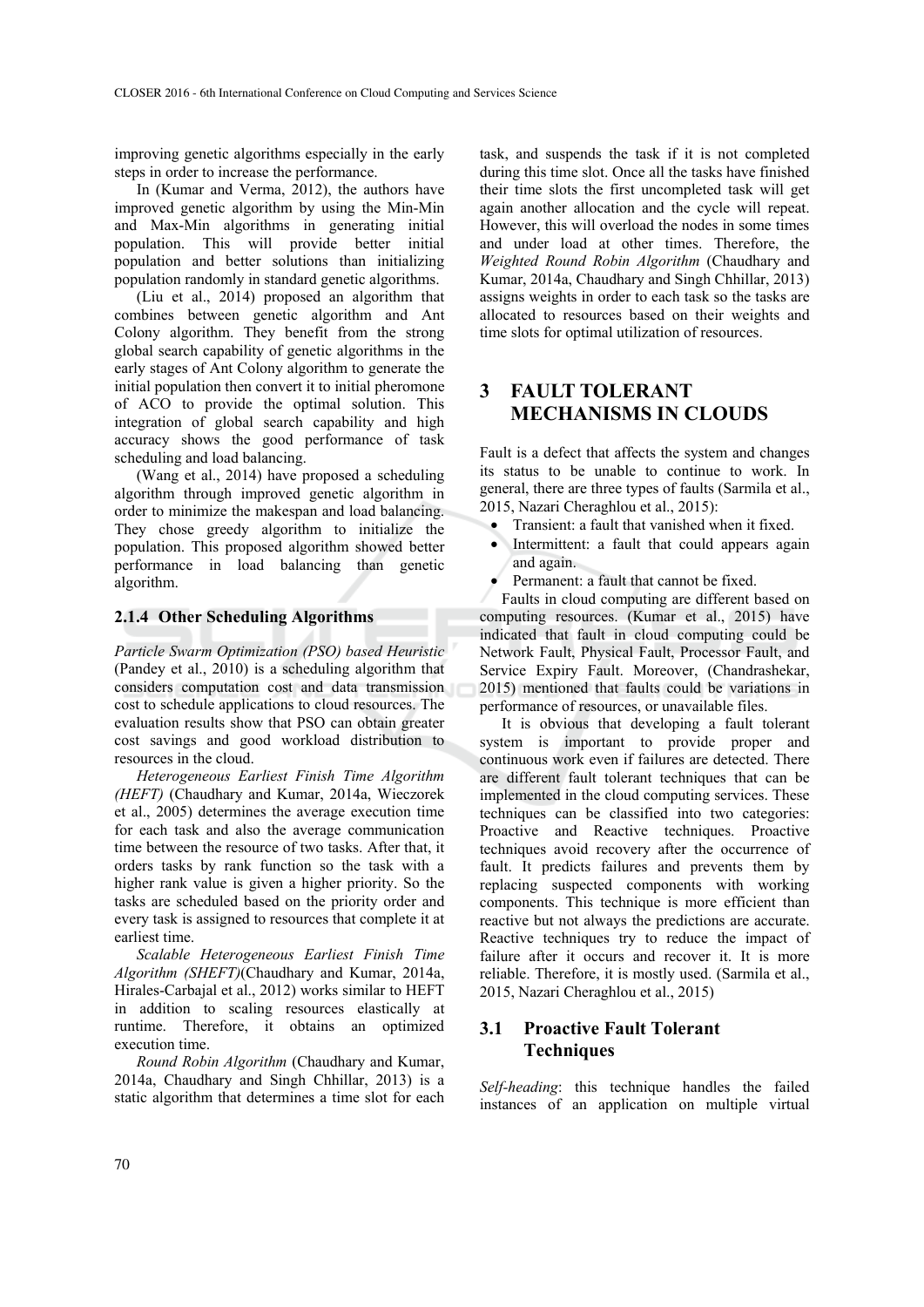machines, since multiple instances of the application are running on multiple VMs.

*Preemptive Migration*: this technique is based on monitoring and analysing the application continuously according to the feedback-loop mechanism.

### **3.2 Reactive Fault Tolerant Techniques**

*Replication*: tasks are replicated on different resources in order to be able to recover quickly from failures.

*Resubmission*: this technique resubmits the failed task to alleviate failures.

*Check Point/Restart*: while the application is running, it makes checkpoints in different parts. This technique restarts the application at the last checkpoint achieved when a failure occurs.

*Rescue Workflow*: this technique ignores the failed tasks and allows the workflow to continue until no more forward steps can be made and becomes impossible to continue without handling the failures.

*User Defined Exception Handling*: this technique allows the user to specify a predefined action for particular failures in a workflow.

*Job Migration*: when a failure occurs, this technique will send the task to other similar virtual machine.

# **4 PRICING MODELS IN CLOUDS**

SCIENCE AND TECHNO

Cloud providers are mostly concerns on maximizing revenue and profitability which can be employed by several pricing models. On the other hand, end users are more focused on Quality of Service (QoS), availability and usability of resources, and costeffectiveness. It is seriously challenging cloud providers to keep balance between these two important purposes and choose the right pricing model that satisfies all parties.(Arshad et al., 2015, AlRoomi et al., 2013)

Pricing models in cloud computing can be classified into two general models:

### **4.1 Fixed Pricing (Pay-Per-Use)**

Cloud providers mainly used this approach in order to provision their services to consumers. Consumers are charged once for a computing capacity. This strict model has some drawbacks since the user may not use all the resources he charged for and also the provider will not consider the QoS and other

satisfaction measures after charging the user. Examples of cloud providers that employ this model is Amazon on-demand instances and Google App Engine.(AlRoomi et al., 2013)

Pay per use fixed pricing model is suitable for IaaS and PaaS. It has two sub categories: Pay for resources and Subscription. In Pay for resources technique, users will be charged for using storage or bandwidth size of resource. While in Subscription technique, the user will subscribe to a service provider with a fixed price per unit for a long time.(Arshad et al., 2015)

#### **4.2 Dynamic Pricing**

Whereas the nature of cloud environment is dynamic and the number of cloud users increasing, vendors have adopted the modification from fixed pricing to dynamic pricing in order to provision fair resource allocation with service differentiation. Amazon's spot instances pricing model was the first concept of dynamic pricing model which profits from the available unused resources in the data centres executing the requests of on-demand instances.(Arshad et al., 2015)

# **5 RESEARCH OBJECTIVES**

Based on the brief literature review, it is obvious that scheduling tasks efficiently and dynamically is a critical problem to be solved. Throughout the years, the number of tasks in the cloud system and dependencies between tasks are increasing. This will affect the makespan and the cost. Therefore, it is necessary to develop a scheduling algorithm that prevents these challenges and provide better performance in time and cost.

Moreover, the system will be susceptible to failures and performance variations. Thus, making the workflow scheduling algorithm efficient and fault tolerant is very important in order to overcome the drawbacks of previous algorithms.

Pricing in cloud environment is a very important concept. Considering pricing models in developing scheduling algorithms to provide cost-effective fault tolerant techniques is still in its infancy. Therefore, analysing the impact of the different pricing models on scheduling algorithm will lead to choosing the right pricing model that will not affect the cost.

The goal of this research is to propose an enhanced workflow scheduling system that combines the main goals: reducing makespan and cost, increasing the fault tolerance and robustness,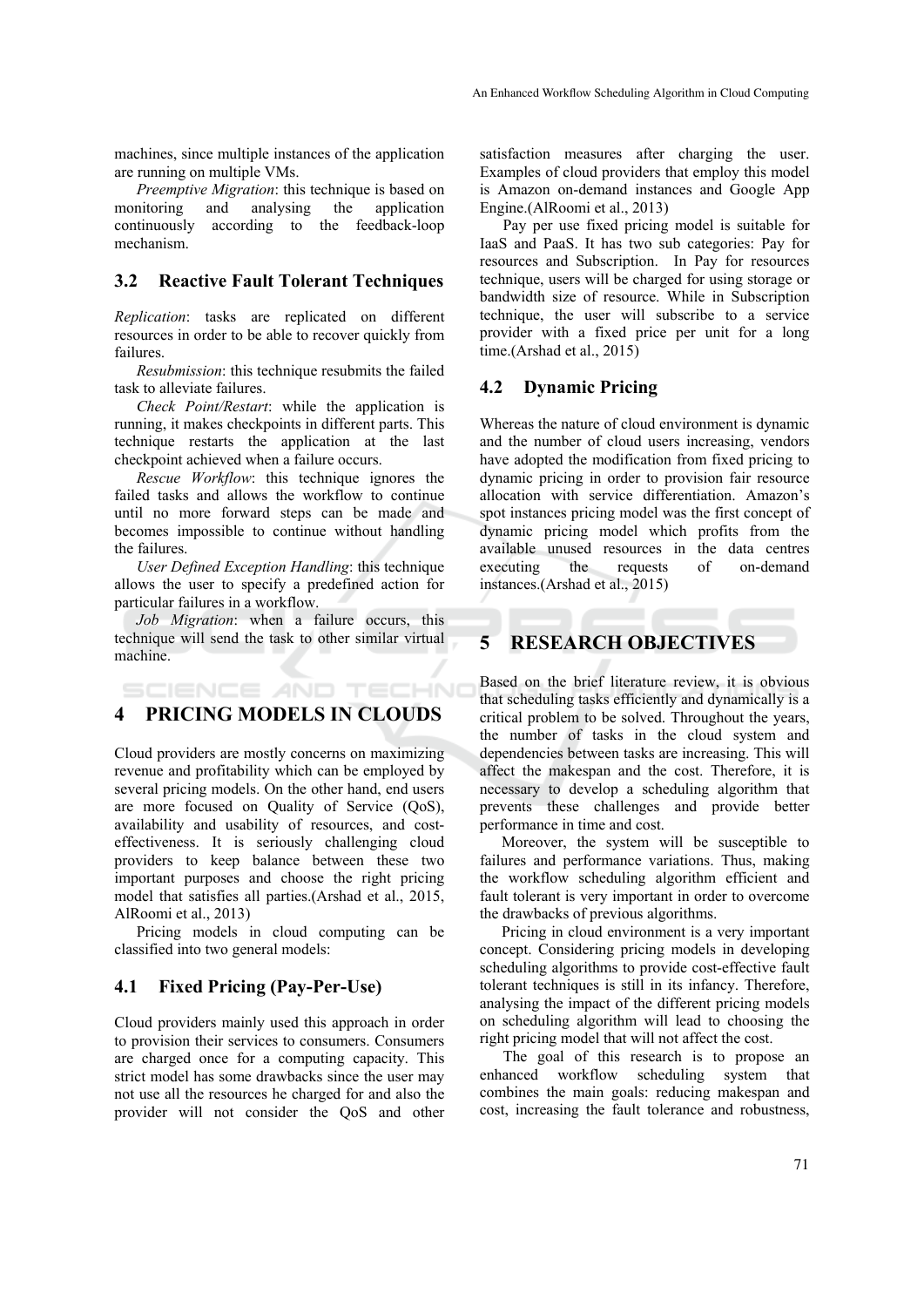and applying the proper pricing model. Thus it will satisfy the provider and consumer in the same time.

## **6 METHODOLOGY**

As a first step, the research methodology starts with studying the domain of cloud computing and techniques and mechanisms of cloud computing. Following this step, we will investigate previous and current studies and works related to our research. As a major step towards achieving our aim, we will develop a scheduling algorithm that improves the performance of the current scheduling algorithms in terms of reducing time and cost. Secondly, a proper fault tolerant mechanism will be integrated to the developed scheduling algorithm so that does not affect the time and cost and increases the reliability and robustness of the system. Finally, analysing the impact of the different pricing models on the proposed scheduling algorithm will lead to choosing the right pricing model for the proposed algorithm in which it will not affect the previous steps.

A simulator such as CloudSim will be used to evaluate the performance of the proposed algorithm since it is very difficult to conduct large scale experiments on real cloud infrastructures as well as it is time consuming and costly. The proposed algorithm will be evaluated first in terms of time and cost. The results will be compared with previous algorithms that consider the same goal. Then we will evaluate the algorithm in terms of fault tolerant and compare the results with the algorithms that apply the same techniques. After that, we will analyse the contribution of the selected pricing model in reducing the cost of applying the fault tolerant mechanism in the proposed algorithm.

Finally, the proposed algorithm will be evaluated as whole and analysed in terms if it achieved the desired objective and if it increased the efficiency of workflow scheduling.

## **7 CONCLUSIONS**

It is explicit that mapping tasks efficiently to given resources in order to ensure Quality of Service (QoS) is a major challenge. If this is not achieved, the user will hesitate to join the cloud and pay. Minimizing makespan and cost, increasing fault tolerance, and choosing the proper pricing model are very important objectives that will improve the QoS. Therefore, combining the features in a workflow

scheduling is necessary to provide efficiency and gain satisfaction from providers and consumers.

### **ACKNOWLEDGEMENTS**

This research project is supported by a grant from the Deanship of Graduate Studies, King Saud University, Saudi Arabia.

### **REFERENCES**

- Alroomi, M., Alebrahim, S., Buqrais, S. & Ahmad, I. 2013. Cloud Computing Pricing Models: A Survey. *International Journal Of Grid And Distributed Computing,* 6**,** 93-106.
- Arshad, S., Ullah, S., Khan, S. A., Awan, M. D. & Khayal, M. S. H. A Survey Of Cloud Computing Variable Pricing Models. Evaluation Of Novel Approaches To Software Engineering (Enase), 2015 International Conference On, 29-30 April 2015 2015. 27-32.
- Chandrashekar, D. P. 2015. *Robust And Fault-Tolerant Scheduling For Scientific Workflows In Cloud Computing Environments.*
- Chaudhary, D. & Kumar, B. 2014a. An Analysis Of The Load Scheduling Algorithms In The Cloud Computing Environment: A Survey. *2014 9th International Conference On Industrial And Information Systems (Iciis)*.
- Chaudhary, D. & Kumar, B. 2014b. Analytical Study Of Load Scheduling Algorithms In Cloud Computing. *2014 International Conference On Parallel, Distributed And Grid Computing*.
- Chaudhary, D. & Singh Chhillar, R. 2013. A New Load Balancing Technique For Virtual Machine Cloud Computing Environment. *International Journal Of Computer Applications,* 69**,** 37-40.
- Devipriya, S. & Ramesh, C. 2013. Improved Max-Min Heuristic Model For Task Scheduling In Cloud. *2013 International Conference On Green Computing, Communication And Conservation Of Energy (Icgce)*.
- Hirales-Carbajal, A., Tchernykh, A., Yahyapour, R., González-García, J. L., Röblitz, T. & Ramírez-Alcaraz, J. M. 2012. Multiple Workflow Scheduling Strategies With User Run Time Estimates On A Grid. *Journal Of Grid Computing,* 10**,** 325-346.
- Kalra, M. & Singh, S. 2015. A Review Of Metaheuristic Scheduling Techniques In Cloud Computing. *Egyptian Informatics Journal*.
- Kaur, R. 2014. Hybrid Improved Max Min Ant Algorithm For Load Balancing In Cloud. *In:* Ghumman, N. (Ed.) *International Conference On Communication, Computin G & Systems.*
- Kong, X., Lin, C., Jiang, Y., Yan, W. & Chu, X. 2011. Efficient Dynamic Task Scheduling In Virtualized Data Centers With Fuzzy Prediction. *Journal Of Network And Computer Applications,* 34**,** 1068-1077.